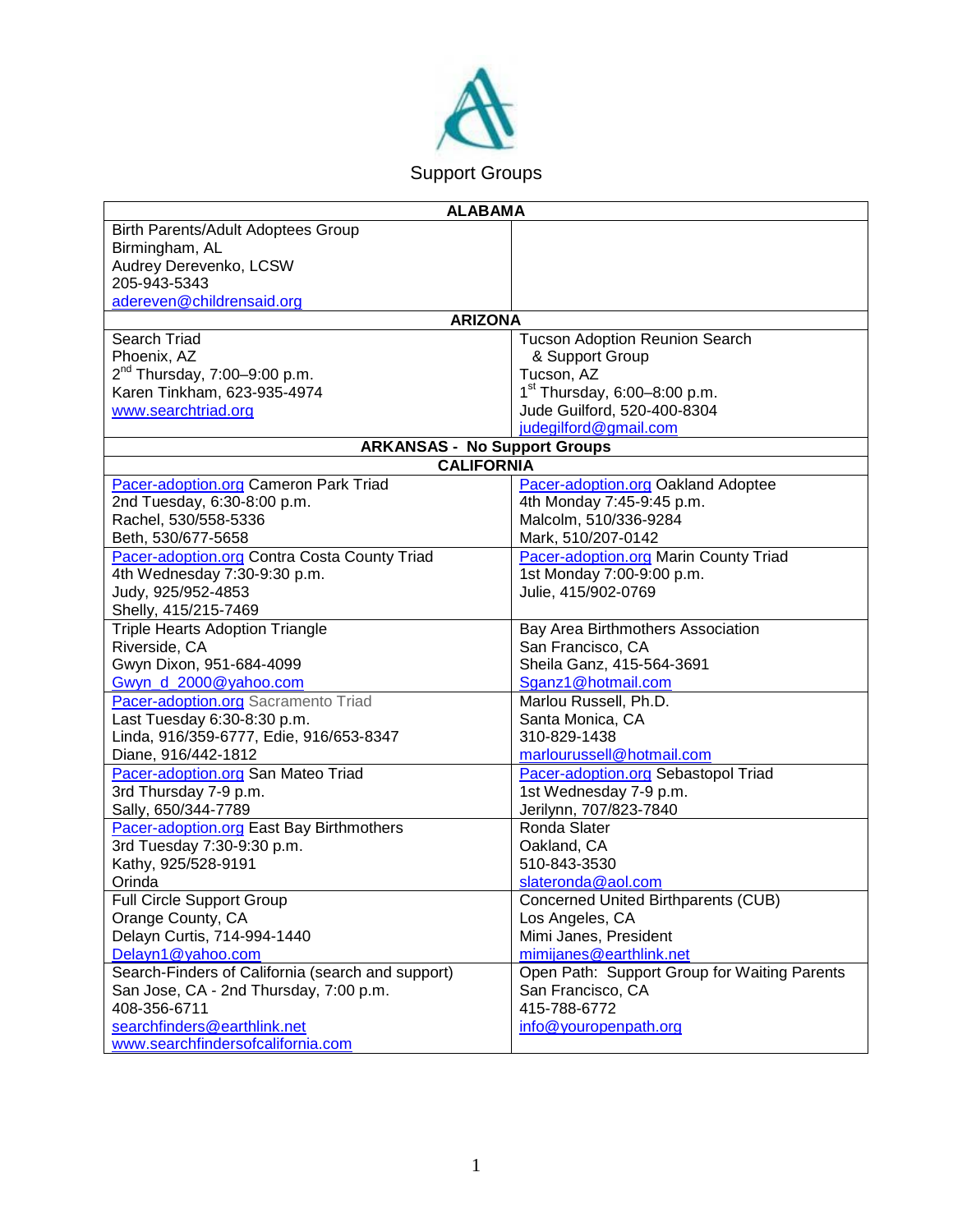

## Support Groups

| <b>CALIFORNIA - Continued</b>                                      |                                             |  |
|--------------------------------------------------------------------|---------------------------------------------|--|
| OC Adoptees - C/O Dan Sandifer                                     | Adoptee/Birthparent Connections             |  |
| Orange County, Southern LA County                                  | San Luis Obispo, County                     |  |
| OC Adoptees First Month Each Month                                 | No. Santa Barbara County, California        |  |
| Fullerton, CA - 562-646-7779 - www.Ocadoptees.com                  | Tina Peddie Adoption Search Consultant      |  |
|                                                                    | 805 929-2930                                |  |
|                                                                    |                                             |  |
| <b>COLORADO</b>                                                    | adoptionsearcher@yahoo.com                  |  |
|                                                                    |                                             |  |
| Adoptees in Search                                                 | <b>Emotional Support Group</b>              |  |
| Montview Presbyterian Church                                       | Adoptees in Search                          |  |
| 1980 Dahlia St Denver, CO                                          | Montview Presbyterian Church                |  |
| 4 <sup>th</sup> Tuesday, 7:30 p.m.                                 | 1980 Dahlia St Denver, CO                   |  |
| 303-232-6302                                                       | 2nd Wednesday 7:00p.m.                      |  |
| www.aisctc.org                                                     | Kathy Mackechney, 303-960-6964              |  |
| <b>CUB Support Group</b>                                           |                                             |  |
| Mtgs. $3^{rd}$ Sunday of month $1:30 - 3:30$ PM                    |                                             |  |
| <b>Lutheran Medical Center</b>                                     |                                             |  |
| 8300 West 38 <sup>th</sup> Ave., 2 <sup>nd</sup> Floor Coffee Shop |                                             |  |
| Conference Rm (CSCR) Wheat Ridge, CO - For                         |                                             |  |
| directions/info call CUB Info Line                                 |                                             |  |
| 303-263-1860                                                       |                                             |  |
| <b>CONNECTICUT</b>                                                 |                                             |  |
| <b>Adoption Healing</b>                                            | <b>Adoption Healing Support Group</b>       |  |
| Milford, CT                                                        | 3rd Thursday every month - 7:00pm           |  |
| Jane Servadio, 203-874-2023                                        | Brown Program Center 2nd floor              |  |
| janerino@optonline.net                                             | Universalist Church,                        |  |
|                                                                    | 433 Fern St. West Hartford                  |  |
|                                                                    | MJConklin@aol.com or ATPallone@aol.com      |  |
| <b>DELAWARE - No Support Groups</b>                                |                                             |  |
| <b>DISTRICT OF COLUMBIA</b>                                        |                                             |  |
| <b>Concerned United Birthparents</b>                               | Adoptee-Birthparent Support Network (ABSN)  |  |
| (DC Metro CUB)                                                     | Volunteer Search / Support Group            |  |
| Chevy Chase, MD                                                    | http://adopteebirthparentsupportnetwork.org |  |
| Linda Clausen, 202-966-1640                                        | (Maryland, Virginia & Washington, DC)       |  |
| dcmetrocub@aol.com                                                 |                                             |  |
| <b>FLORIDA</b>                                                     |                                             |  |
| Circle of Hope, FL TRIAD Post Adoption                             | <b>Concerned United Birthparents (CUB)</b>  |  |
| Support Group (For: Adult Adoptees, Birth Parents &                | Adoptee & BP Support Group                  |  |
| <b>Adoptive Parents)</b>                                           | Lakeland, FL                                |  |
| Greenacres, FL (near West Palm Beach)                              | 4 <sup>th</sup> Saturday, 12:00 Noon        |  |
| Sondi Hill, 561-967-7079                                           | Patty Collings, 863-299-0767                |  |
| Circle92@bellsouth.net; circle92@juno.com                          | museumfan@earthlink.net                     |  |
| <b>GEORGIA</b>                                                     |                                             |  |
| Hand in Hand<br>The Triad Connection                               |                                             |  |
| Lawrenceville, GA                                                  | Atlanta, GA                                 |  |
| Denise Carroll, 770-682-8737                                       | 1 <sup>st</sup> Tuesday, 6:30-8:30 p.m.     |  |
| Mainegirl1998@yahoo.com                                            | Leslie Pate Mackinnon, 404-603-5335         |  |
|                                                                    | lesliepatemackinnon@gmail.com               |  |
| <b>GA Adoption Reunion Registry</b>                                |                                             |  |
|                                                                    | Suzanne M. Clark, LPC                       |  |
| Atlanta, GA                                                        | Roswell, GA                                 |  |
| 2nd Tuesday                                                        | Mondays, 7:00 p.m.                          |  |
| Peggy Rothschild, 404-657-3560                                     | 770-377-4958                                |  |
| pegrothschild@yahoo.com                                            | embrace.adoption@yahoo.com                  |  |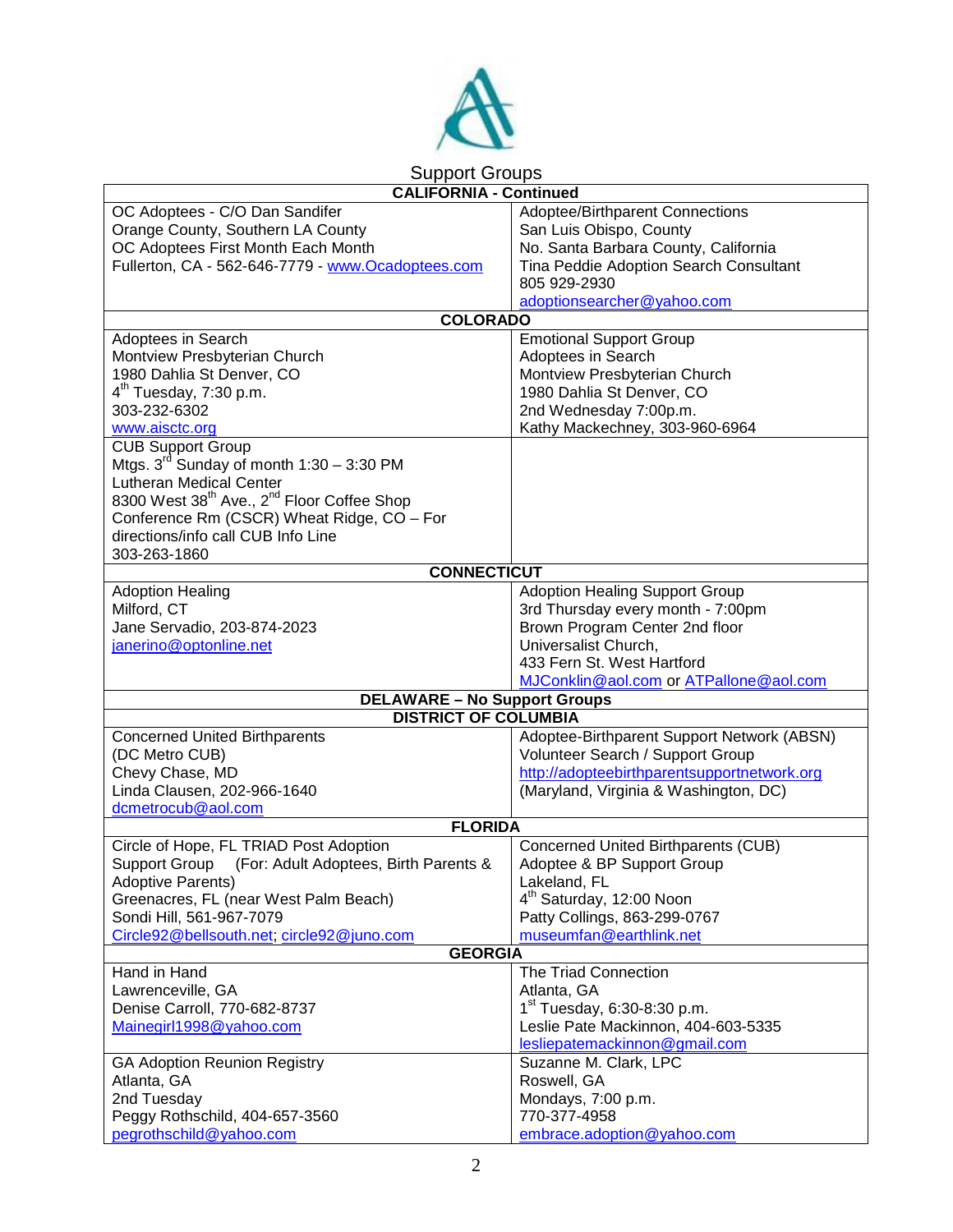

Adoption Circle of Hawaii Honolulu, HI Jan - Nov 4th Sunday 2:00 - 4:00 pm Jan, 808-591-3834 [adoptioncirclehawaii@hotmail.com](mailto:adoptioncirclehawaii@hotmail.com)

| <b>IDAHO</b>                                             |                                                 |
|----------------------------------------------------------|-------------------------------------------------|
| Search-Finders of Idaho (search and support)             |                                                 |
| Boise, ID                                                |                                                 |
| 1 <sup>st</sup> Thursday, 7:00 p.m.                      |                                                 |
| Lois Wight, 208-375-9803                                 |                                                 |
| lowight@msn.com                                          |                                                 |
| <b>ILLINOIS</b>                                          |                                                 |
| Adoptees, BP & AP Together                               | <b>Healing Hearts</b>                           |
| Wheaton/Naperville:                                      | Bloomington, IL                                 |
| 3rd Thursday                                             | Marilyn Strohkirch, 309-820-0230                |
| Jody Moran, 630-778-0636                                 | Digger719@aol.com                               |
| adoption@wideopenwest.com                                |                                                 |
| Truth Seekers in Adoption                                |                                                 |
| www.truthseekersinadoption.org                           |                                                 |
| For Birthmothers By Birthmothers                         |                                                 |
| Chicago, IL                                              |                                                 |
| Jessie Williams, 312-505-0473                            |                                                 |
| birthmomgroup@hotmail.com                                |                                                 |
| <b>INDIANA</b>                                           |                                                 |
| Sherrie Eldridge                                         | <b>Adoption Triangle</b>                        |
| Online support group for adoptees                        | St. Mark's United Methodist Church, Rm. 12      |
| All-adoptee@yahoogroups.com                              | Bloomington, IN                                 |
| 317-849-5651                                             | 4 <sup>th</sup> Thursday, 7:00 p.m.             |
|                                                          | Pam Kroskie, 812-876-9004                       |
|                                                          | Gus4809@yahoo.com                               |
| <b>IOWA- No Support Groups</b>                           |                                                 |
| <b>KANSAS</b>                                            |                                                 |
| <b>Adoption Concerns Triangle</b>                        | <b>Catholic Social Services</b>                 |
| Topeka, KS                                               | Great Bend, KS                                  |
| 3rd Tuesday, 7:00 p.m.                                   | 620-792-1393                                    |
| Marilyn Waugh, 785-235-6122                              | slytle@cpcis.net                                |
| Waugh5@cox.net                                           |                                                 |
| www.adoptionconcernstriangle.webs.com                    |                                                 |
| <b>Adoption Triad Support Network KC</b>                 | Stigma, Inc.                                    |
| Overland Park, KS                                        | (Support for those conceived by rape or incest) |
| $3rd$ Thursday, 7-9:00 p.m.                              | Bonner Springs, KS<br>913-441-0372              |
| Carolyn Pooler, 816-505-0328<br>qapmother@aol.com        | stigma@kc.rr.com                                |
|                                                          |                                                 |
| www.adoptiontriadsupportnetworkkc.com<br><b>KENTUCKY</b> |                                                 |
| Southland Christian Church Adoptive                      | <b>KY Transracial Adoption Support Group</b>    |
| <b>Families Support Group</b>                            | Ktag leaders@yahoo.com                          |
| Lexington, KY                                            |                                                 |
| 859-224-1619                                             |                                                 |
|                                                          |                                                 |
| tvascassenno@adelphia.net                                |                                                 |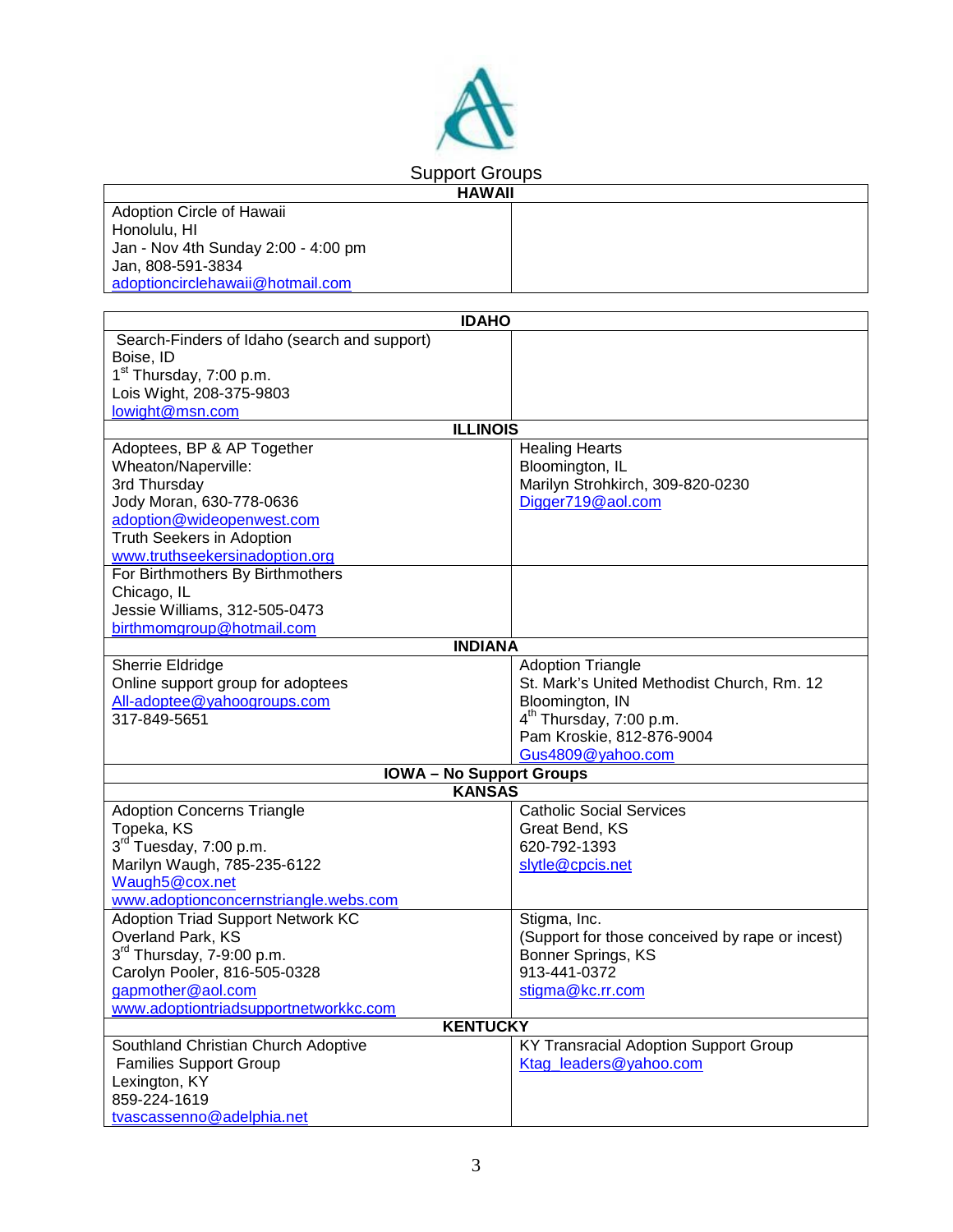

| <b>LOUISIANA</b>                                 |                                                         |
|--------------------------------------------------|---------------------------------------------------------|
| <b>LAAB Search and Reunion</b>                   | New Orleans Chapter                                     |
| Kenner, LA                                       | Metairie, LA                                            |
| Linda Woods, 504-443-1012                        | 3rd Tuesday, 7:00 p.m.                                  |
| linrwoods@aol.com                                | Christy Little, 504-737-5439                            |
|                                                  | Ckl03@cox.net                                           |
| Adoptees Birthrights Committee (ABC)             | <b>Baton Rouge Chapter</b>                              |
| www.adopteesbirthrightscommittee.com             | 3 <sup>rd</sup> Wednesday, 7:00 p.m.                    |
|                                                  | Delia Pressler, 225-752-3162                            |
| <b>MAINE</b>                                     |                                                         |
| OBC for ME Triad Support Group                   | <b>ASCME</b>                                            |
| Portland, ME                                     | South Portland, ME                                      |
| Cathy Robishaw, 207-781-6089                     | Peter Jensen, 207-799-3574                              |
| cmrcmr@myfairpoint.net                           | pjen@maine.rr.com                                       |
| www.OBCforME.org                                 | www.ascme.net                                           |
| <b>MARYLAND</b>                                  |                                                         |
| <b>Concerned United Birthparents</b>             | Department of Human Resources                           |
| (DC Metro CUB) Chevy Chase, MD                   | Social Services Administration                          |
| 1st or 2nd Sunday 1:30 - 4:30pm                  | Adoption Search, Contact and                            |
| Linda Clausen, 202-966-1640                      | <b>Reunion Services</b>                                 |
| dcmetrocub@aol.com                               | Baltimore, MD                                           |
|                                                  | 1-800-39 ADOPT                                          |
| The Barker Foundation                            | Adoptee-Birthparent Support Network (ABSN)              |
| Bethesda, MD                                     | Volunteer Search / Support Group                        |
| 3rd Thursday, 7:-9:00 p.m.                       | http://adopteebirthparentsupportnetwork.org             |
| Varda Makovsky, 301-664-9664                     | (Maryland, Virginia & Washington, DC)                   |
| vmakovsky@barkerfoundation.org                   |                                                         |
| <b>MASSACHUSETTS</b>                             |                                                         |
| Adoption Connection Inc.                         | Adoption Community of New England                       |
| Peabody, MA                                      | Westborough, MA                                         |
| Susan Darke, 978-532-1261                        | 508-366-6812                                            |
| suedarke@aol.com                                 | http://adoptioncommunityofne.org                        |
| Adoptive Families Together/MSPCC                 | <b>Acton: NEW GROUP!!</b>                               |
| Boston, MA                                       | Group Leaders:                                          |
| 617-587-1563                                     | Kristy Bouley & Deborah Henderlong                      |
| www.mspcc.org                                    | Faith Evangelical Free Church                           |
|                                                  | 54 Hosmer St. Acton, MA 01720                           |
|                                                  | 3 <sup>rd</sup> Wednesday of the Month, 7:30pm-9pm      |
| <b>Billerica</b>                                 | <b>Boston</b>                                           |
| Group Leaders: Cheryl Farrell & Mary Wallace     | Group Leaders: Pasqua Scibelli & Lori Baeumler          |
| Billerica Boys & Girls Club 19 Campbell Rd.      | Boston MSPCC Office 99 Summer St. 6 <sup>th</sup> Floor |
| Billerica, MA 01821                              | Boston, MA 02110                                        |
| Last Sunday of the month, 7-9pm                  | 1 <sup>st</sup> Wednesday of the month, 12-1pm          |
| <b>Braintree</b>                                 | <b>Brookline</b>                                        |
| Group Leaders: Jeanne Hardy, Sarah Marcella,     | Group Leaders: Matt Paluszek & Tracy Grondin            |
| Linda Perry                                      | <b>Brookline Public Library</b>                         |
| Thayer Public Library 798 Washington St.         | 361 Washington St, 2nd Fl                               |
| Braintree, MA 02184                              | Brookline, MA 02445                                     |
| 2 <sup>nd</sup> Wednesday of the month, 7-8:45pm | 4 <sup>th</sup> Monday of the month, 7-8:30pm           |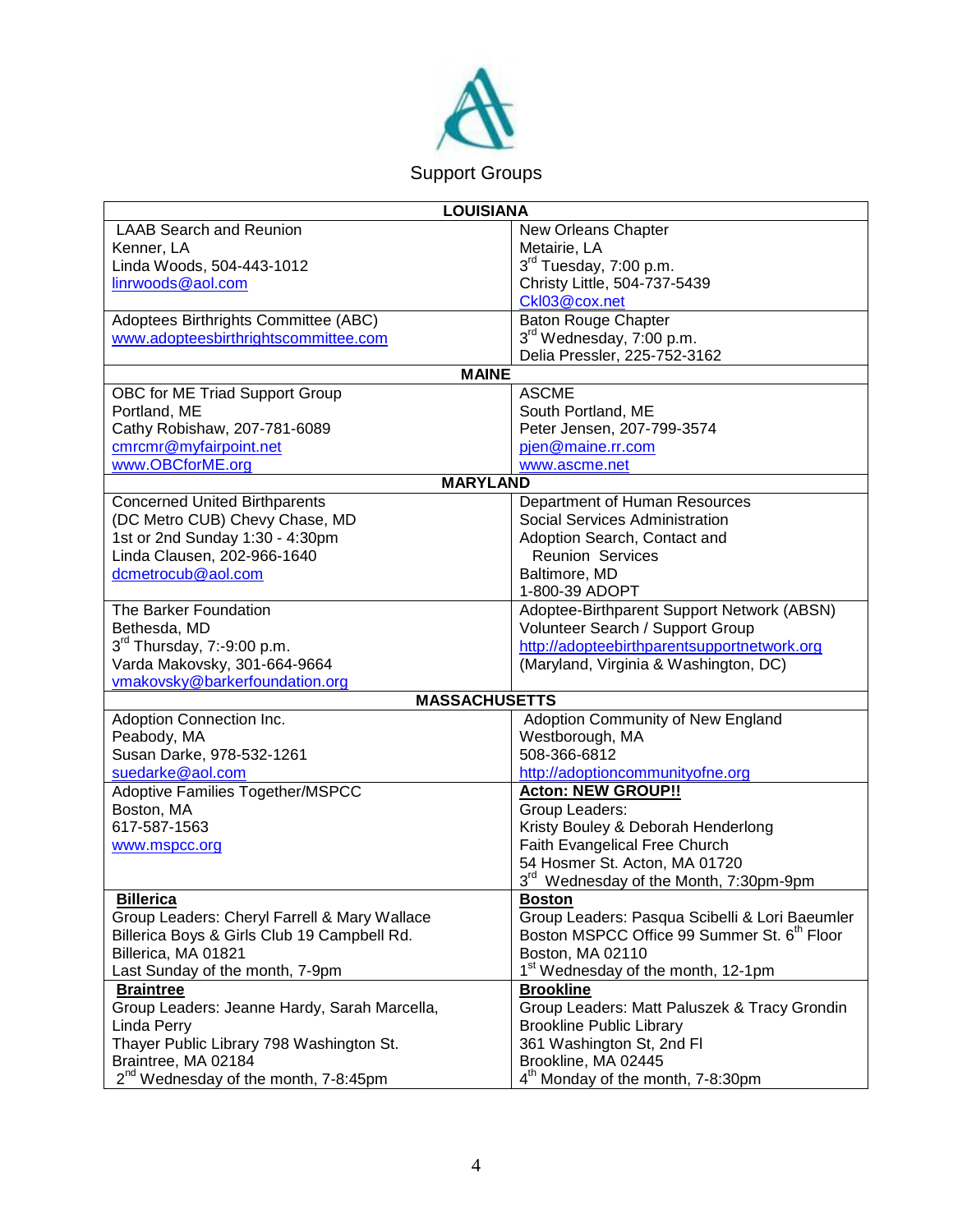

| <b>MASSACHUSETTS - Continued</b>                                     |                                                              |
|----------------------------------------------------------------------|--------------------------------------------------------------|
| Jamaica Plain                                                        | <b>Roslindale</b>                                            |
| Group Leaders: Randi Schalet & Lori Baeumler                         | Group Leaders: Michelle Novelle &                            |
| Jamaica Plain MSPCC office, 157 Green St.                            | Clare O'Donoghue                                             |
| Jamaica Plain, MA 02130                                              | Roslindale Congregational Church                             |
| Parking & Door in the Rear                                           | 25 Cummins Highway, Roslindale, MA 02131                     |
| 1 <sup>st</sup> Friday of the month, 7-9pm <b>Childcare provided</b> | 3 <sup>rd</sup> Wed. of the month, 7-8:30pm <b>Childcare</b> |
|                                                                      | provided                                                     |
| <b>Swampscott: NEW GROUP!!</b>                                       | Worcester:                                                   |
| Group Leaders: Kimberly Ryan & Sandi Santanello                      | Group Leaders: Deb Tambeau & Donna Warren                    |
| First Church 40 Monument Ave.                                        | <b>Worcester MSPCC Office</b>                                |
| Swampscott, MA 01907                                                 | 335 Chandler St.                                             |
| 1 <sup>st</sup> Thursday of the month, 7-8:30pm                      | Worcester, MA 01602                                          |
|                                                                      | 3 <sup>rd</sup> Thursday of the month, 7-9pm                 |
| <b>MICHIGAN</b>                                                      |                                                              |
| Adoption Identity Movement of MI (AIM)                               | Bonding by Blood                                             |
| Hazel Park Junior High                                               | Vassar, MI                                                   |
| Hazel Park, MI                                                       | Mary Louise Foess, 989-823-4013                              |
| 1 <sup>st</sup> Wednesday (Sept.-June), 7:00-9:00p.m.                | mlfoess@gmail.com                                            |
| Tina Caudill, caudt@wideopenwest.com                                 |                                                              |
| www.michigansearching.com                                            |                                                              |
| Adoption Identity Movement (AIM) of Grand Rapids                     | <b>Catholic Social Services</b>                              |
| 5767 Leisure South Drive                                             | Ann Arbor, MI                                                |
| Kentwood, MI                                                         | 1 <sup>st</sup> Wednesday, 6:30 p.m.                         |
| $1st$ & $3rd$ Wednesday, 6:30 p.m.                                   | 734-971-9781                                                 |
| Peg Richer Coordinator - 616 531-1380                                | Elly Falit - Facilitator                                     |
| Making Peace with the Past                                           | Truths in the Adoption Triad                                 |
| Clinton-Macomb Public Library                                        | Meets for Lunch on Sundays                                   |
| Clinton Township, MI                                                 | Coordinator - Marilyn Phillips Jackson                       |
| 2 <sup>nd</sup> Wednesday, 7:00 p.m.                                 | For Info Call - 989 977-0025                                 |
| Sue Stapleton 248 830-6966                                           |                                                              |
| <b>MINNESOTA</b>                                                     |                                                              |
| <b>CUB</b>                                                           | Montevideo Adult Adoptee Support Group                       |
| 1st Wednesday, 7:00 p.m.                                             | $4th$ Thursday, 6:30 p.m.                                    |
| 3700 Monterey Dr, St. Louis Park MN                                  | Montevideo Public Library - MN                               |
| 952-924-2540                                                         | Carleen Helgeson                                             |
| Sandy Sperazza - sayspazz@aol.com                                    | edgarnortici@yahoo.com                                       |
| <b>First Nations Orphans Association</b>                             | Duluth Adoptee Support Group (18 & over)                     |
| 1st Thursday, 6:00-9:00 p.m.                                         | 1 <sup>st</sup> Wednesday, 7:00 p.m.                         |
| All Nations Indian Church                                            | <b>Pilgrim Congregation Church</b>                           |
| 1515 E. 23rd St - Minneapolis, MN                                    | 2310 East 4th St - Duluth, MN                                |
| Sandra White Hawk, 651-442-4872                                      | Michele Benson, 218-525-3678                                 |
| sandywhitehawk@gmail.com                                             | mbens525@gmail.com                                           |
| AHA Support Group Foster Care Alumni                                 | AAABCD(Adult Adoptees Affected by Chemical                   |
| Last Wednesday of Month 5:00-6:00pm                                  | Dependency)                                                  |
| Hennepin Central Library                                             | 2nd Monday 7:00-8:00pm                                       |
| Mark E. Johnson Conf Rm - N-202                                      | The Recovery Church - Dr. Bob Room                           |
| 300 Nicollet Mall - Minneapolis MN                                   | 253 State St - St Paul MN                                    |
| Lola Adebara 612-249-4298                                            | David 651-295-7820                                           |
|                                                                      | dbbohl@gmail.com                                             |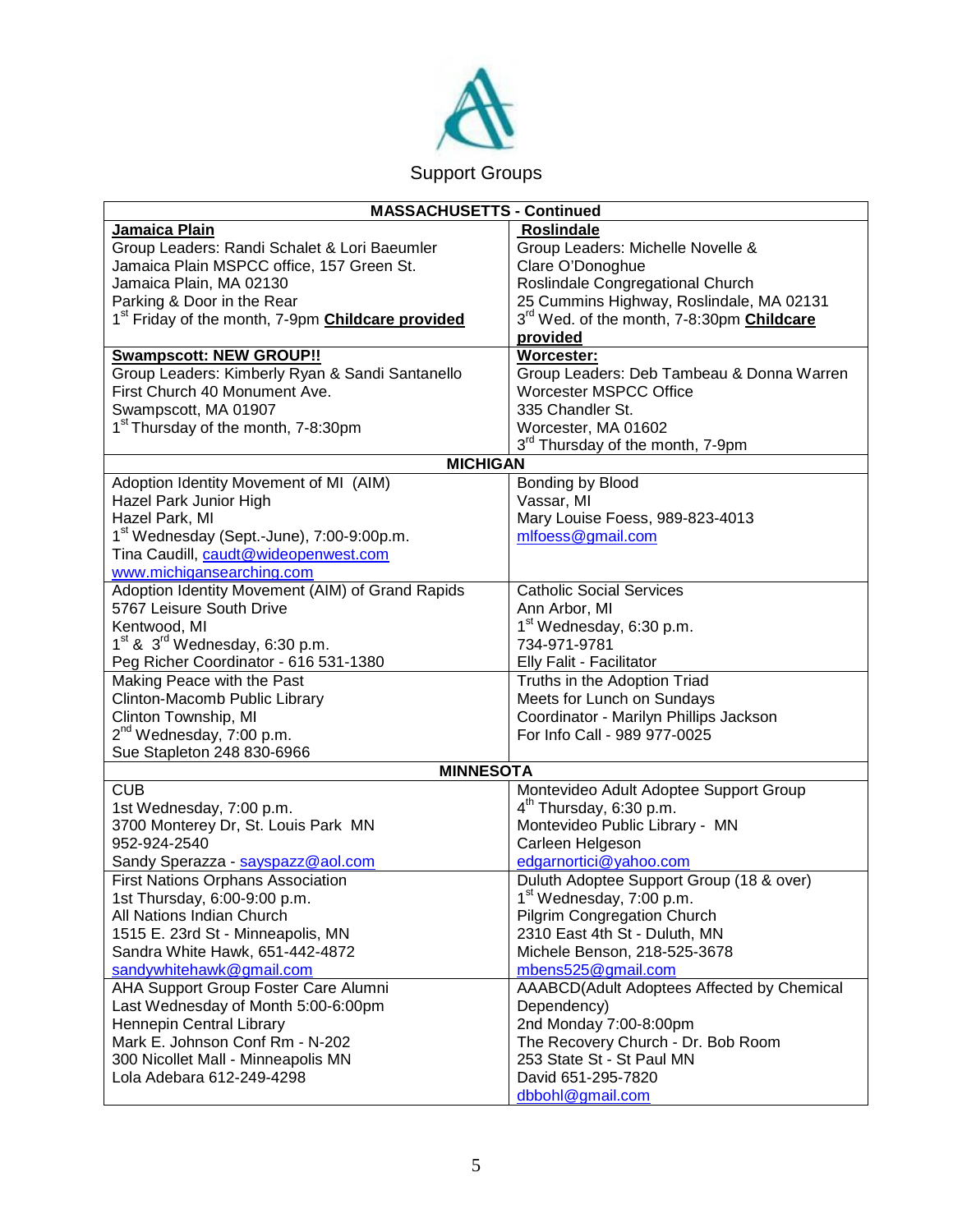

| <b>MINNESOTA - Continued</b>                              |                                                 |  |
|-----------------------------------------------------------|-------------------------------------------------|--|
| <b>Reuniting Minnesota</b>                                | Adoptees MN, a support group for adult adoptees |  |
| Interactive e-mail group providing support, advice and in | (18 & over)                                     |  |
| situations where adoptees no longer live in Minnesota     | 2nd Saturday, 10:00 - 11:00a.m.                 |  |
| assistance to adoptees in searching for birth family      | Loring Park Office Building                     |  |
| (email support group)                                     | 430 Oak Grove Street, Rm. 207                   |  |
| reunitingminnesota@yahoo.com                              | Minneapolis                                     |  |
| http://groups.yahoo.com/group/ReunitingMinnesota          | Carrie 651-457-2252 or Penny 612-616-3139       |  |
|                                                           | adopteesmn@gmail.com                            |  |
| AHA International & Transracial Adoptees Support          | AHA High School Adoptee Peer Support Group      |  |
| Group                                                     | (peer group for High School students)           |  |
| Last Tuesday of each Month 7:00 - 8:00 pm                 | Wednesdays, rotating class periods              |  |
| Minnesota Adoption Resource Network/AHA Office            | Minnetonka High School                          |  |
| Loring Park Office Bldg Suite 404                         | Hwy 7, Minnetonka, MN                           |  |
| 430 Oak Grove St, Minn MN 55403                           | Penelope Needham -                              |  |
| Amy Fjellman - amyfjellman@gmail.com                      | penelope.needham@gmail.com                      |  |
| Julie Hart jhart703@yahoo.com                             |                                                 |  |
| AHA Middle School Adoptee Group                           |                                                 |  |
| Wednesdays - rotating class periods                       |                                                 |  |
| Minetonka East Middle School                              |                                                 |  |
| 1700 Lake St - Minnetonka MN                              |                                                 |  |
| Penelope Needham - penelope.needham@gmail.com             |                                                 |  |
| <b>MISSISSIPPI - No Support Groups</b>                    |                                                 |  |
| <b>MISSOURI</b>                                           |                                                 |  |
| <b>Adoption Triad Support Network KC</b>                  | <b>Adoption Triad Support Network</b>           |  |
| Liberty, MO                                               | Columbia, MO                                    |  |
| 1 <sup>st</sup> Thursday, 7-9:00 p.m.                     |                                                 |  |
|                                                           | <b>Judy Bock</b>                                |  |
| Carolyn Pooler, 816-505-0328                              | atcmidmo@socket.net                             |  |
| gapmother@aol.com                                         | www.atcofmidmo.com                              |  |
| www.adoptiontriadsupportnetworkkc.com                     |                                                 |  |
| Independence, MO                                          | Adoption Triad of the Ozarks                    |  |
| 2nd Thursday, 7-9:00 p.m.                                 | Springfield, MO                                 |  |
|                                                           | Sharon Fieker, 417-840-8492                     |  |
|                                                           | sfieker@ichoosethisday.org                      |  |
|                                                           | www.ichoosethisday.org/triad.htm                |  |
| Overland Park, KS                                         |                                                 |  |
| 3rd Thursday, 7-9:00 p.m.                                 |                                                 |  |
| <b>MONTANA - No Support Groups</b>                        |                                                 |  |
| <b>NEBRASKA</b>                                           |                                                 |  |
| Linda Willson, 402-537-4387                               | Sandy Rolles, 402-397-6394                      |  |
| La Vista, NE                                              | Omaha, NE                                       |  |
| cyrillawillson@aol.com                                    | sandyrolls@cox.net                              |  |
| <b>NEVADA - No Support Groups</b>                         |                                                 |  |
| <b>NEW HAMPSHIRE</b>                                      |                                                 |  |
| <b>American Adoption Congress</b>                         | <b>Birthmothers of New Hampshire</b>            |  |
| Nashua, NH                                                | Tracy Pond, 603-988-2233                        |  |
| Paul Schibbelhute, 603-880-7790                           | www.birthmothersofnh.com                        |  |
| pschibbe@aol.com                                          |                                                 |  |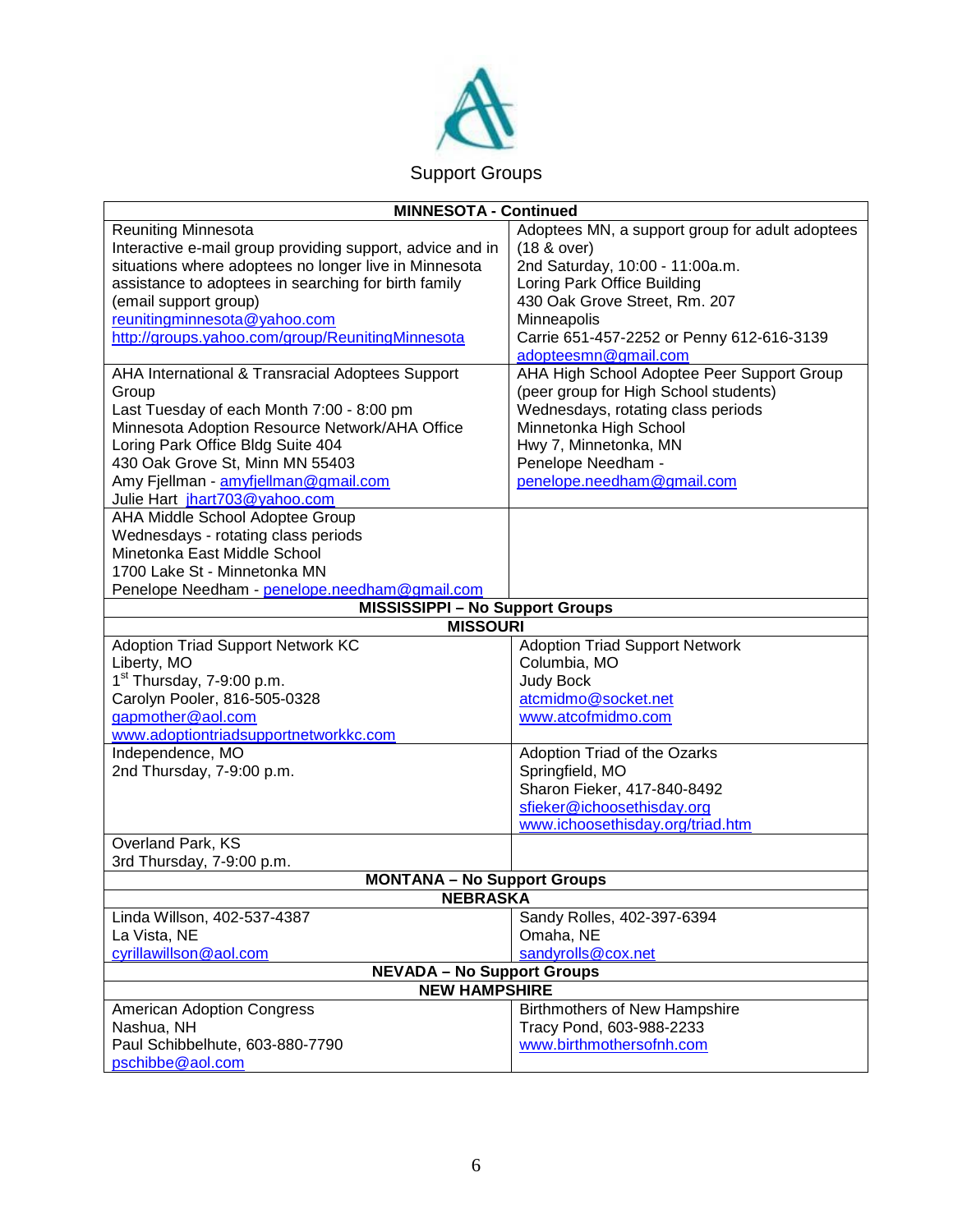

| <b>NEW JERSEY</b>                                 |                                                  |
|---------------------------------------------------|--------------------------------------------------|
| Morristown Post-Adoption Support Group            | <b>Birth Parent Support Group</b>                |
| Ginny Bayard, 973-884-0120 Ginny_bay@yahoo.com    | Children's Aid and Family Services               |
| Judy Foster 973-455-1268 Jfoster7@optonline.net   | Ridgewood, NJ                                    |
| Pat Fox, 973-998-0967 Patfox1@aol.com             | Shea Campbell, 201-226-0300, ext. 301            |
| Jane Nast, 973-267-8698janenast@aol.com           | scampbell@cafsnj.org                             |
| Adoptee/Birth Parent Support Group Of Central New | <b>CHATS Triad Support Group</b>                 |
| Jersey                                            | North Plainfield, NJ                             |
| Hillsborough, NJ                                  | JoAnn Hoppe, 908-561-9654                        |
| Randie Zimmerman, 609-510-7504                    | chatsnj@comcast.net                              |
| Randie zimmerman@hotmail.com                      |                                                  |
| <b>Concerned Persons for Adoption</b>             | Full Circle Triad Post-Adoption Support Group of |
| Whippany, NJ                                      | No. Jersey                                       |
| Pat Bennett, 908-273-5694                         | Paramus, NJ                                      |
| Paben48@comcast.net                               | Cindi Addesso, 973-427-4521                      |
|                                                   | cindilouwho@mindspring.com                       |
| NJ Adoption Resource Clearing House               | Pamela Slaton                                    |
| (NJARCH)                                          | Lumberton, NJ                                    |
| 877-427-2465                                      | (one-on-one support; NY expertise)               |
| warmline@njarch.org                               | 609-702-7535                                     |
| Spanish: lalineacalurosa@njarch.org               | pamelaobr@aol.com                                |
| www.njarch.org                                    | www.pamelaobr.com                                |
| <b>NEW MEXICO</b>                                 |                                                  |
| Operation Identity                                | Adoption Support Group of Santa Fe               |
| Albuqerque. NM                                    | Santa Fe, NM                                     |
| $4th$ Thursday, 7-9:00 p.m.                       | $1st$ Monday, 6:00 p.m.                          |
| Connie Martin, 505-281-7227                       | Randa Phillips, 505-466-3839                     |
| crmarti@swcp.com                                  | www.asgsf.org                                    |
| <b>NEW YORK</b>                                   |                                                  |
| The Church of the Village                         | <b>Adoption Crossroads</b>                       |
| New York, NY                                      | NYC and Congers, NY                              |
| First Sunday, 2:00-4:00 p.m.                      | Joe Soll, 845-268-0283                           |
| Susan McQuirk, 212-867-6056                       | joesoll@adoptionhealing.com                      |
| Carol Schaefer, 646-486-3793                      |                                                  |
| Manhattan Birth Parents Group                     |                                                  |
| New York, NY                                      |                                                  |
| 3rd Thursday, 7:00-9:00 p.m.                      |                                                  |
| Toy Dupree, 212-544-7487                          |                                                  |
| toyathome@msn.com                                 |                                                  |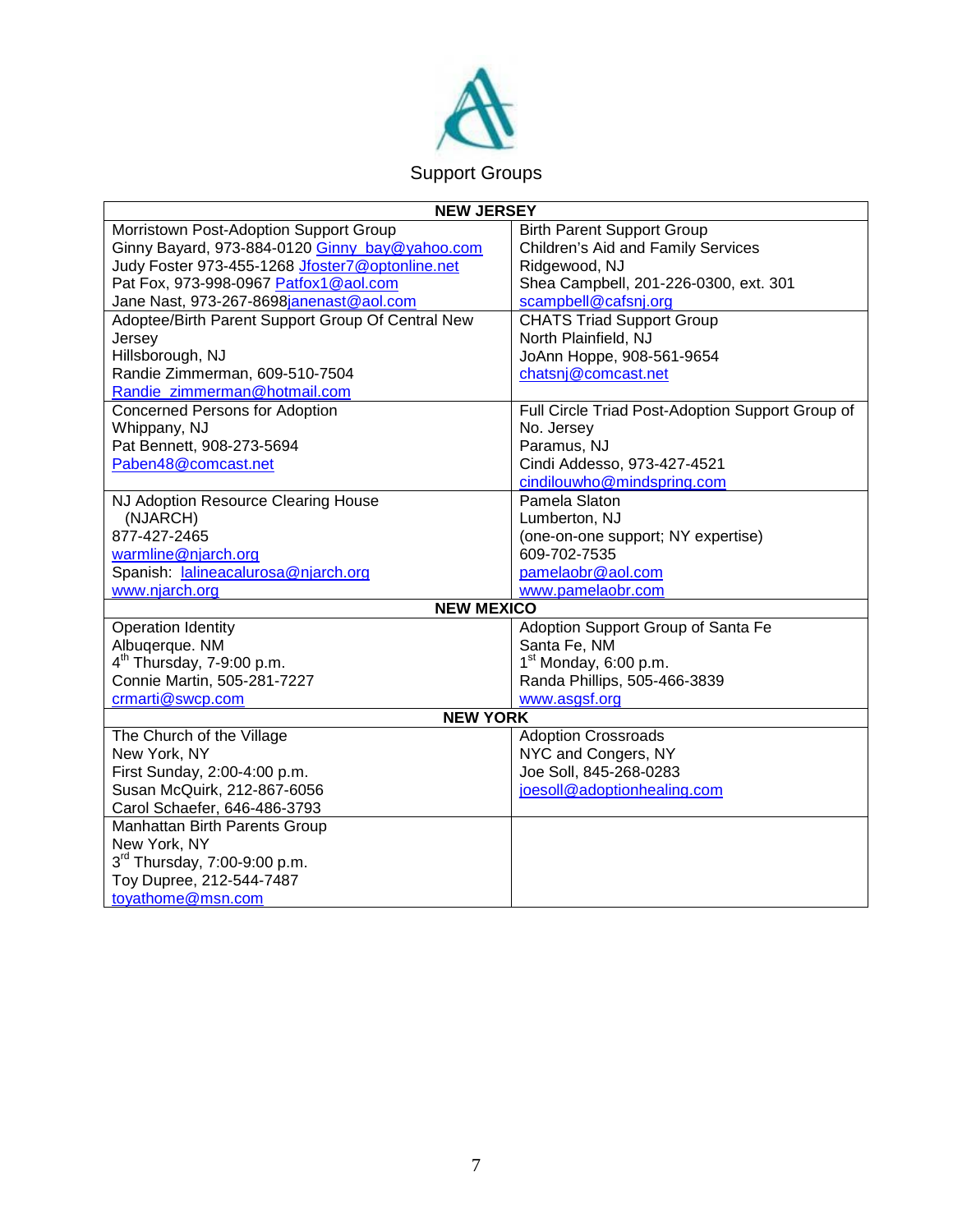

| <b>NORTH CAROLINA</b>                        |                                                           |
|----------------------------------------------|-----------------------------------------------------------|
| <b>Adoption Triad Dialogue Support Group</b> | <b>Triangle Adoption Support Group</b>                    |
| Greensboro, NC                               | Durham, NC                                                |
| $1st$ Sunday of month, 2:30-4:30 p.m.        | 1 <sup>st</sup> Sunday, 2:30-4:30 p.m.                    |
| Francie Portnoy, fportnoy@bellsouth.net      | Roberta MacDonald, 866-587-8615                           |
| Roberta MacDonald, nccar@mindspring.com      | nccar@mindspring.com                                      |
| <b>WNC Adoption Network</b>                  |                                                           |
| Asheville, NC & surrounding region           |                                                           |
| Mari Cochran, 828-989-4511                   |                                                           |
| info@wncadoptionnetwork.org                  |                                                           |
| www.wncadoptionnetwork.org                   |                                                           |
| <b>NORTH DAKOTA</b>                          |                                                           |
| Lutheran Social Services of ND               |                                                           |
| Fargo, ND                                    |                                                           |
| 701-235-7341                                 |                                                           |
| <b>OHIO</b>                                  |                                                           |
| <b>Adoption Network Cleveland</b>            | Ohio Birth Parent Discussion Group                        |
| Cleveland, OH                                | Columbus, OH                                              |
| Linda Bellini, 216-325-1000, ext. 103        | 3rd Sunday                                                |
| www.adoptionnetwork.org                      | Kate Livingston 614.668.7390                              |
|                                              | ohiobirthparents@gmail.com                                |
| <b>OKLAHOMA</b>                              |                                                           |
| OK Post-Adoption Support                     |                                                           |
| Tulsa, OK                                    |                                                           |
| First Saturday (2:00 p.m.)                   |                                                           |
| Samantha Franklin, 918-697-2002              |                                                           |
| Sfranklin568@yahoo.com                       |                                                           |
| <b>OREGON</b>                                |                                                           |
| Birthmother/Adoptee Support Groups           | <b>Adoption Mosaic</b>                                    |
| Portland, OR                                 | Portland, OR                                              |
| Delores Teller, 503-260-4161                 | 1 <sup>st</sup> & 3 <sup>rd</sup> Tuesday, 6:15-8:00 p.m. |
| teller@ohsu.edu                              | Nina Yates, 503-752-9982                                  |
|                                              | nina@portlandadoptioncounseling.com                       |
| AAC, CUB                                     |                                                           |
| Portland, OR                                 |                                                           |
| Coco Brush, 503-477-9974                     |                                                           |
| cocobrush@yahoo.com                          |                                                           |
| <b>PENNSYLVANIA</b>                          |                                                           |
| <b>Adoption Forum</b>                        | PA Adoption Connection (Online Support Only)              |
| Bucks County, PA                             | Fort Hill, PA                                             |
| Bob Hafetz, 215-343-3319                     | Glenda Shay, 814-395-3938                                 |
| roberthafetz@comcast.net                     | gshay@aol.com                                             |
| PA Adoption Connection                       |                                                           |
| Canonsburg, PA                               |                                                           |
| (email support only)                         |                                                           |
| Sherel Kissell, 724-743-1992                 |                                                           |
| sherel@verizon.net                           |                                                           |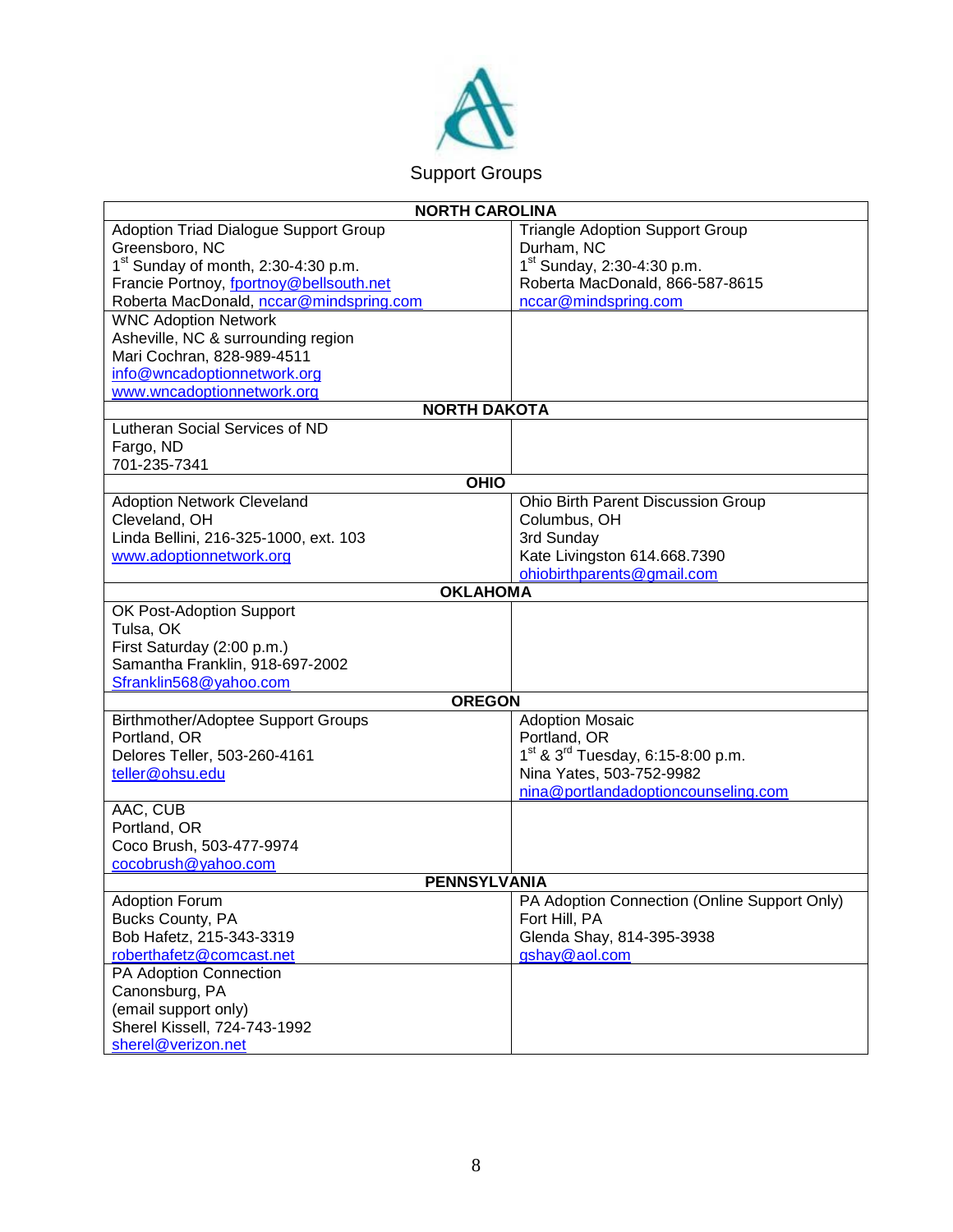

| <b>RHODE ISLAND - No Support Groups</b>  |                                            |
|------------------------------------------|--------------------------------------------|
| <b>SOUTH CAROLINA</b>                    |                                            |
| Adoption Search for Life                 |                                            |
| Anderson, SC                             |                                            |
| Cynthia Walters, 864-287-4328            |                                            |
| cpwalters@aol.com                        |                                            |
| <b>SOUTH DAKOTA</b>                      |                                            |
| Parents of Adopted Children              | Parents of Adopted Children                |
| Parkston, SD                             | Twin Brooks, SD                            |
| 605-928-3955                             | 605-432-7887; 605-782-0782                 |
| <b>DSS Child Protection Services</b>     | SD-SEAL (SD Support, Education and         |
| <b>Family Support Online</b>             | <b>Adoption Legislation)</b>               |
| Sioux Falls, SD                          | Lynne Banks, 605-759-8478                  |
| 605-335-2776                             | Lbanks8928@sio.midco.net                   |
| Lutheran Social Services of South Dakota |                                            |
| Diane Pillar, SW 1-888-201-5061 x2413    |                                            |
| Dede Mogck, SW 1-888-201-5061 x 2351     |                                            |
| <b>TENNESSEE</b>                         |                                            |
| Adoption Support and Preservation        | <b>Birthparent Support Group</b>           |
| (support for adoptive families)          | c/o Miriam's Promise                       |
| 1-888-848-2727                           | Nashville, TN                              |
| www.tnasap.org                           | $2^{nd}$ Tuesday, 6:00-8:00 p.m.           |
|                                          | 615-292-3500                               |
|                                          | annebyrnf@miriamspromise.org               |
| <b>TEXAS</b>                             |                                            |
| <b>DFW Triad Support Group</b>           | <b>Tapestry Birthmother Support Group</b>  |
| Dallas, TX                               | Irving Bible Church                        |
| 2 <sup>nd</sup> Saturday, 1:00 p.m.      | 2435 Kinwest Parkway - Irving, TX          |
| Carol DeMuth. 972-414-3639               | 1st Tuesday, 7:00 PM                       |
| dfwtriad@yahoo.com                       | Carol DeMuth and Carolyn Halliburton,      |
|                                          | 972-315-9628                               |
|                                          | tapestry@irvingbible.org                   |
| <b>Associated Catholic Charities</b>     | Roots and Missing Links                    |
| Houston, TX                              | Coppell, TX                                |
| Lillian Salinas, 713-526-4611            | Glenda Allen, 972-471-0744 Or 214-282-3809 |
|                                          | glendalpi@aol.com                          |
| <b>Adoption Knowledge Affiliates</b>     |                                            |
| <b>Westover Hills Church</b>             |                                            |
| 8332 Mesa                                |                                            |
| Austin, TX                               |                                            |
| 3rd Monday, 7:00 p.m.                    |                                            |
| aka@adoptionknowledge.org                |                                            |
| <b>UTAH</b>                              |                                            |
| Birthmother/Adoptee Support Group        |                                            |
| Salt Lake City, UT                       |                                            |
| Donnie Davis, 801-583-6664               |                                            |
| Pdi27@aol.com                            |                                            |
| <b>VERMONT - No Support Groups</b>       |                                            |